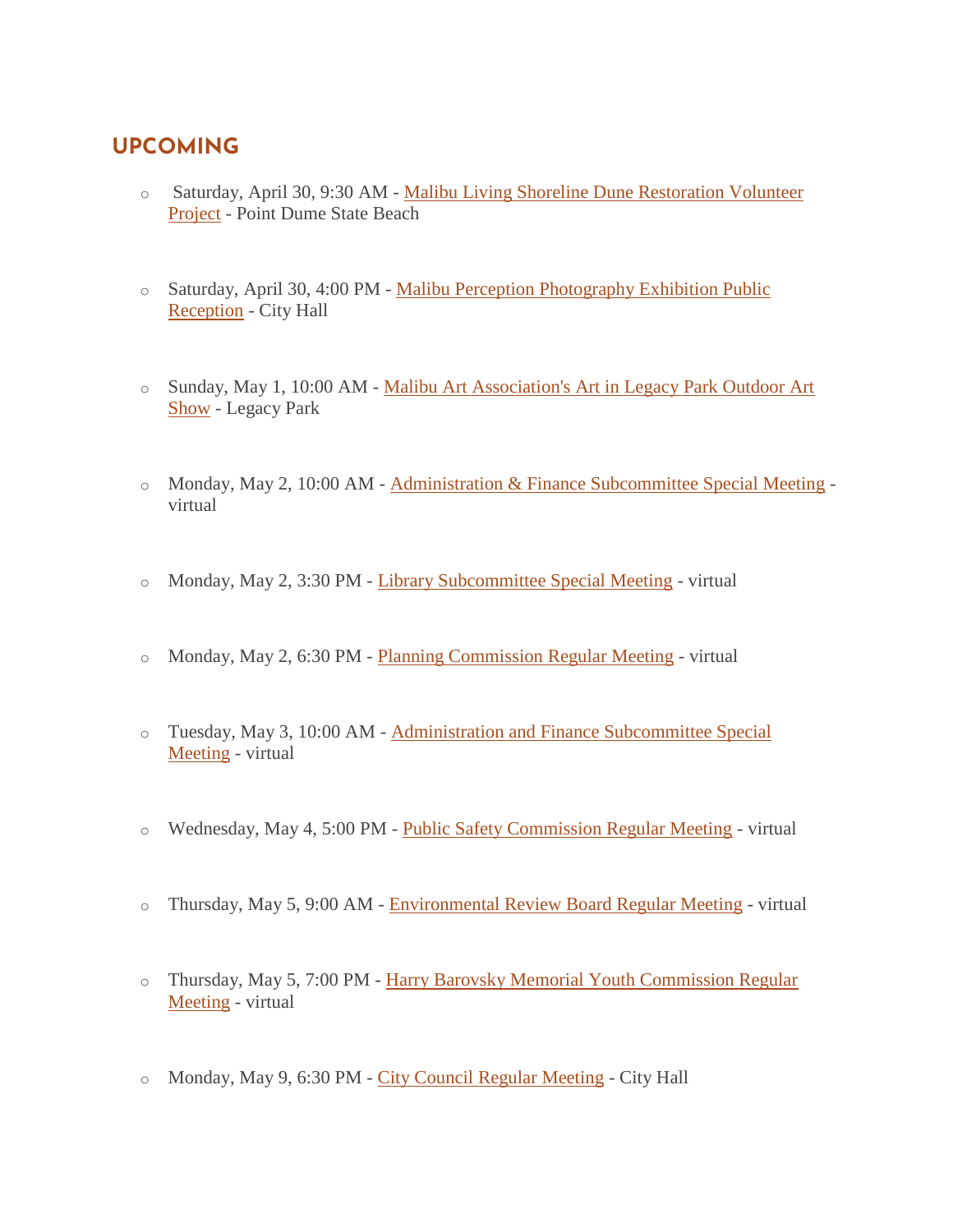o Saturday, May 14, 4:00 PM - Calling All Creatures - [Malibu Library Speaker Series &](https://www.malibucity.org/Calendar.aspx?EID=6610&month=5&year=2022&day=14&calType=0)  [Poet Laureate Poetry Summit](https://www.malibucity.org/Calendar.aspx?EID=6610&month=5&year=2022&day=14&calType=0) - City Hall

### **(NEW) INTERIM CITY MANAGER STEVE MCCLARY APPOINTED AS PERMANENT CITY MANAGER**

The Malibu City voted April 28 to develop a contract to make Interim City Manager Steve McClary the City's permanent City Manager. "On behalf of Malibu, I am proud to welcome Steve McClary as our permanent City Manager, and I look forward to continuing our work together to serve the community," said Mayor Paul Grisanti. "Malibu is fortunate to have such a well-qualified professional to fulfill this difficult and important role. Over the last year, Steve has been a pleasure to work with, and has shown his competence, leadership, demeanor and ability to build good relationships with staff, the Council and the community." Steve was hired as Interim City Manager on April 29, 2021. He formerly worked as Assistant City Manager for the City of Camarillo, California, and City Manager for the City of Ojai, California. He started his career in local government in the City of Fillmore in 1997. Steve assumes the role as permanent City Manager after his contract is approved by the City Council. Community members may contact the City Manager at [SMcClary@MalibuCity.org](mailto:SMcClary@MalibuCity.org) or 310-456-2489.

#### **CITY HALL REMAINS OPEN TO THE PUBLIC ON A LIMITED BASIS - FACEMASKS ARE STRONGLY RECOMMENDED, BUT NOT REQUIRED WHILE INSIDE**

City Hall remains open to the public on a limited basis. Regular City Hall hours are Monday through Thursday, 7:30 AM to 5:30 PM and Fridays 7:30 AM to 4:30 PM. Members of the public may come to City Hall without an appointment during public counter hours. An appointment will be needed for in-person assistance during any other hours. Visitors will be asked to remain outside the building until they can be helped by staff. [Appointments can be](http://www.malibucity.org/appointments)  [made online.](http://www.malibucity.org/appointments) The City's online appointment system will be available until further notice. Facemasks are no longer required, but are strongly recommended, while inside, in line with the [updated Los Angeles County Health Officer Order.](http://publichealth.lacounty.gov/media/Coronavirus/docs/HOO/HOO_SaferReturnWorkCommunity.pdf)

#### **Public Counter Hours**

- o **Planning:** Monday through Friday, 8:00 AM 12:00 PM, walk in. Other times by appointment only.
- o **Permit Services:** Monday through Friday, 8:00 AM 12:00 PM, walk-in and appointment. Other times by appointment only.
- o **Building Plan Check:** Tuesday and Thursday, 8:00 AM 12:00 PM, walk-in and appointment. Other times by appointment only.
- o **Environmental Health:** Tuesday and Thursday, 8:00 AM 12:00 PM, walk-in and appointment. Other times by appointment only.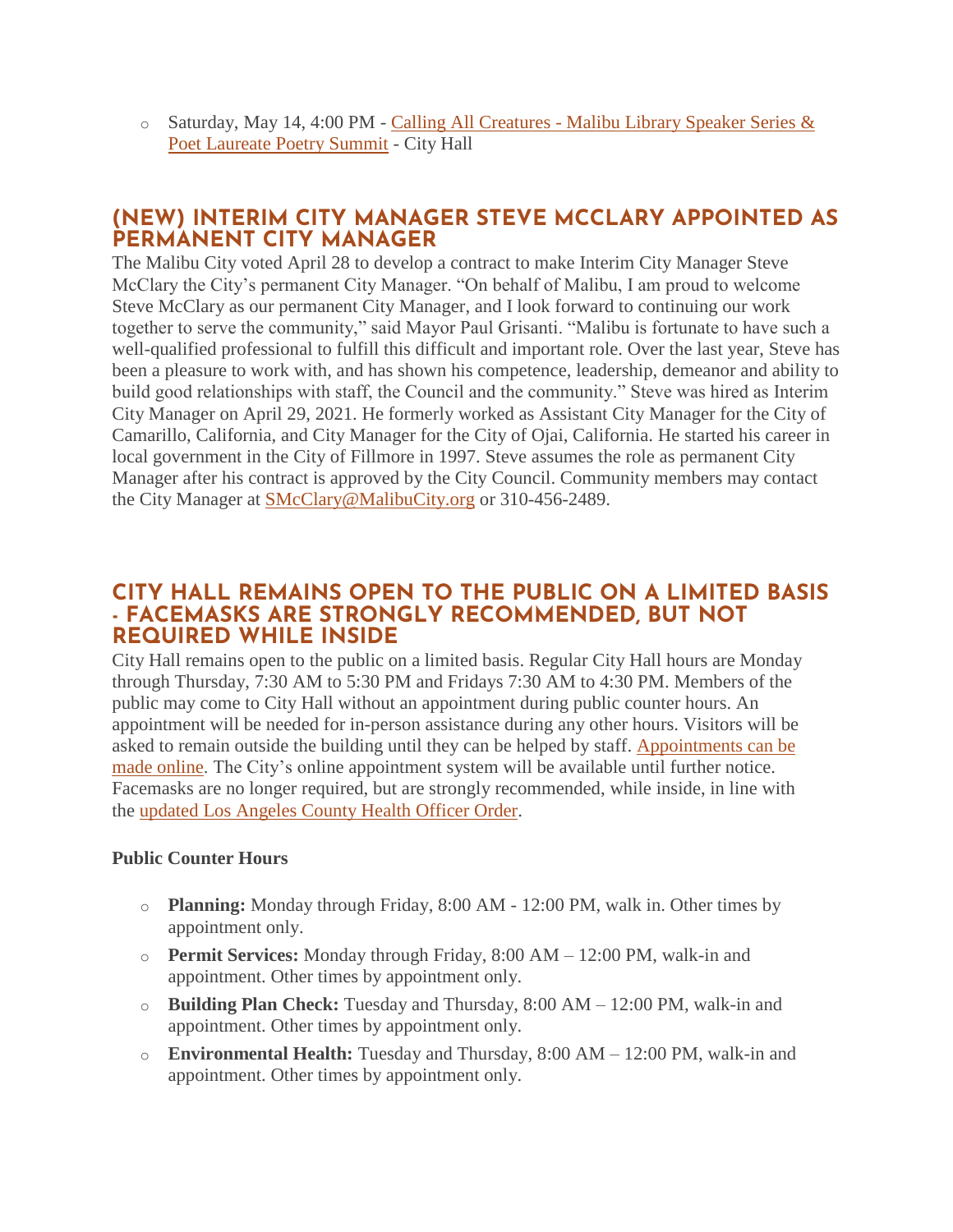- o **Geology / Coastal Engineering:** Tuesday and Thursday, 8:00 AM 12:00 PM, walk-in and appointment. Other times by appointment only.
- o **Public Works:** Tuesdays and Thursdays, 8:00 AM 12:00 PM, walk-in. Other times by appointment only.

#### **To make virtual appointments with City staff and Departments, please call or email:**

- o Building Safety Department (including Environmental Health, Coastal Engineering and Geotechnical Engineering): Call 310-456-2489, ext. 390. Email [mbuilding@malibucity.org.](mailto:mbuilding@malibucity.org)
- o Planning Department: Call 310-456-2489, ext. 485. Email [mplanning@malibucity.org.](mailto:mplanning@malibucity.org)
- o Public Works Department: Call 310-456-2489, ext. 391 . Email [mpublicworks@malibucity.org.](mailto:mpublicworks@malibucity.org)
- o All other City business: 310-456-2489, ext. 392. Email [info@malibucity.org.](mailto:info@malibucity.org)

## **MALIBU SENIOR CENTER RETURNS TO IN-PERSON ACTIVITIES AT CITY HALL**

The City of Malibu is happy to welcome Malibu's seniors back to the Senior Center as part of the reopening of City Hall to the public. The Senior Center is open for general use Monday through Friday, 9:00 AM to 4:00 PM, and in-person programs resumed on April 4. Face coverings are not required, but are strongly recommended in Malibu City Hall, in line with the [updated Los Angeles County Health Officer Order.](http://publichealth.lacounty.gov/media/Coronavirus/docs/HOO/HOO_SaferReturnWorkCommunity.pdf) Seniors can use the general use areas of the Center, including the computer lab, library and various recreation programs. Staff is also available to assist with Dial-A-Ride questions and program registrations. Fresh coffee will be available daily from 9:00 AM to 3:00 PM. For more information, call 310-456-2489, ext. 357 or [visit the webpage.](https://www.malibucity.org/seniorcenter)

## **(NEW) CITY COUNCIL MEETINGS TO RETURN TO ZOOM-ONLY FORMAT STARTING MAY 23**

The City Council voted on April 26 to return to holding City Council, Commission, Committee and Board meetings via Zoom starting May 23, after hearing concerns form the community about ongoing COVID-19 conditions in LA County. The City Council had voted on March 28 to resume in-person City Council meetings starting May 9, 2022, and directed the City's Commissions, Committees and Boards to return to in-person meetings at their next regular meeting after May 9. Because of noticing deadlines, the May 9, 2022 City Council meeting will take place in person at City Hall as was scheduled. The Planning Commission will also meet inperson at City Hall on May 16, 2022. All other subsequent public meetings will continue to be held via Zoom, with the same instructions and procedures for participation and public comment, until further notice. All public meeting [agendas are posted online.](http://www.malibucity.org/AgendaCenter) To sign up to receive notifications by text message and/or email whenever an agenda is posted, amended or cancelled for a City Council, Commission, Committee or Board meeting, [visit the Notifications webpage,](http://www.malibucity.org/News) scroll down to Agenda Center, and select the desired meeting body. Agendas, together with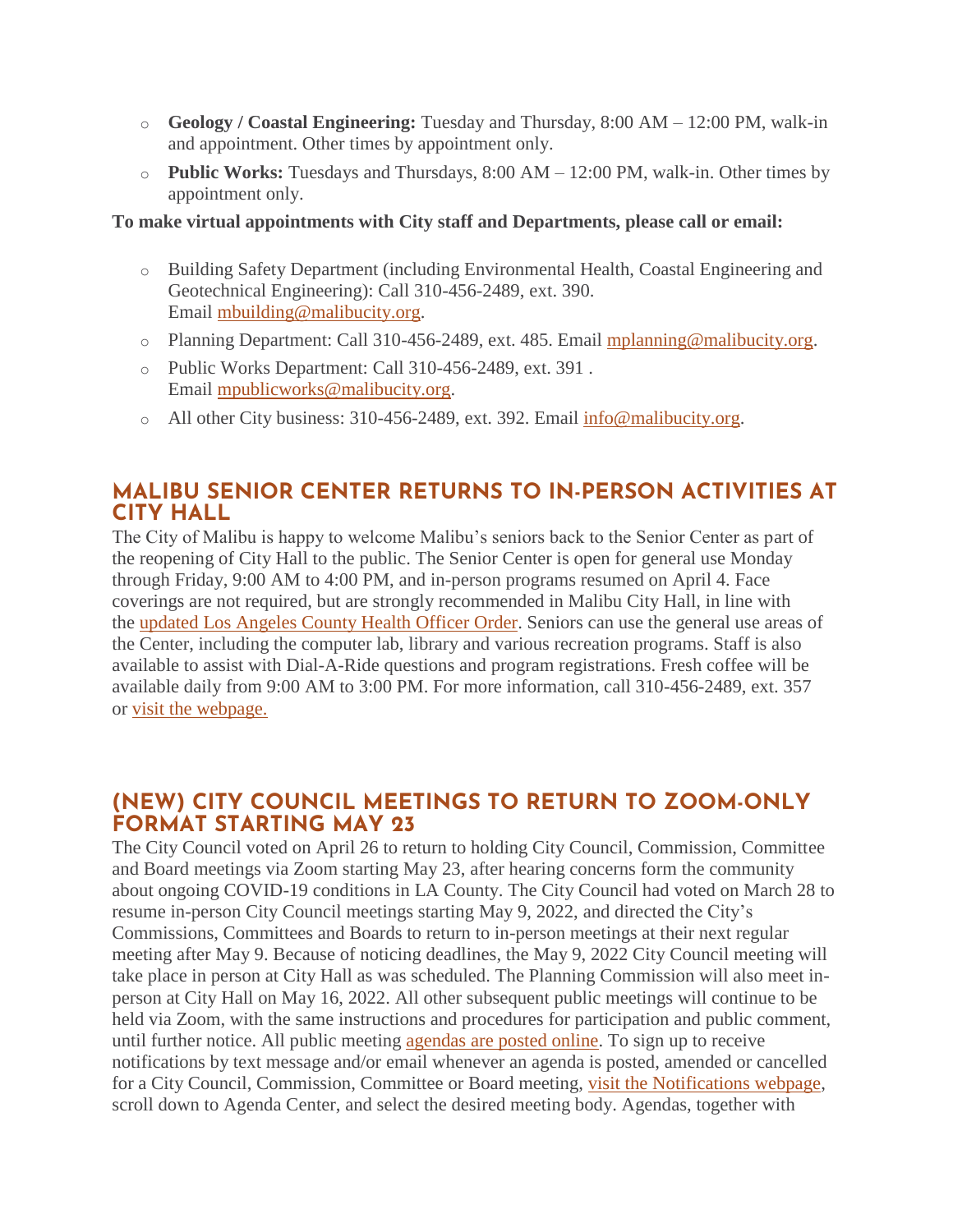viewing and commenting instructions for virtual meetings are [posted on the Virtual Meetings](http://www.malibucity.org/VirtualMeeting)  [webpage.](http://www.malibucity.org/VirtualMeeting) Written comments may also be sent to the City Council at [CityCouncil@MalibuCity.org.](mailto:CityCouncil@MalibuCity.org)

#### **(NEW) VIDEO: BUDGET WORKSHOP FOR FISCAL YEAR 2022-2023 PROPOSED BUDGET**

The Malibu City Council held the annual Budget Workshop on April 27, offering community members the opportunity to observe the presentation of the Proposed Budget for Fiscal Year 2022-2023 to the City Council, and participate through public comment. [Video of the Budget](https://youtu.be/bzS7jBGM-LU?t=8046)  [Workshop can be viewed online](https://youtu.be/bzS7jBGM-LU?t=8046) (starts at 2:14:06). The City's annual budget is based on the City Council's Work Plan that carries out the City's mission to maintain its rural residential character by establishing programs and policies that avoid suburbanization and commercialization of its natural and cultural resources. The proposed budget for Fiscal Year 2022-23 addresses three main aspects of critical alignment to achieve the City's mission through the City's organization: staffing; technology; and the protection of natural and cultural resources. The Proposed Budget for Fiscal Year 2022-2023 [is available on the website.](https://www.malibucity.org/AgendaCenter/ViewFile/Item/5523?fileID=29525) Written comments may be sent to the City Council at any time at [CityCouncil@MalibuCity.org.](mailto:CityCouncil@MalibuCity.org) The Proposed Budget next goes before the Administration and Finance Subcommittee for review during a virtual special meeting on Tuesday, May 3, 10:00 AM. The agenda, staff report, viewing and commenting instructions are posted [in the Virtual Meetings webpage.](https://www.malibucity.org/virtualmeeting) Community members are encouraged to attend and give their input.

### **(NEW) SAVE THE DATE FOR THE CITY'S ANNUAL PUBLIC SAFETY AND PREPAREDNESS EXPO, JUNE 4**

The City of Malibu will host the fourth annual Public Safety and Preparedness Expo on Saturday, June 4, 11:00 AM to 2:00 PM at City Hall. Attendees can take a ride in an earthquake simulator at the expo to learn about the importance of making your home earthquake safe. Meet first responders, find local volunteer opportunities, and learn about emergency preparedness equipment and services from vendors. The Los Angeles County Sheriff's and Fire Departments and other public safety agencies will have equipment and vehicles displays. No RSVPs are required for this free, family-friendly event. It is an excellent opportunity for households or businesses to get started on, or improve upon their emergency preparedness plans and supplies. More information will be posted [on the Public Safety webpage.](https://www.malibucity.org/publicsafety)

#### **(NEW) CALIFORNIA WILDFIRE PREPAREDNESS WEEK MAY 1-7. HARDEN YOUR HOME, CREATE DEFENSIBLE SPACE, WORK ON YOUR PREPAREDNESS PLANS AND SUPPLIES**

California's Wildfire Preparedness Week is May  $1 - 7$ , and CAL FIRE and other agencies are raising awareness on what people and communities can do to protect themselves, their homes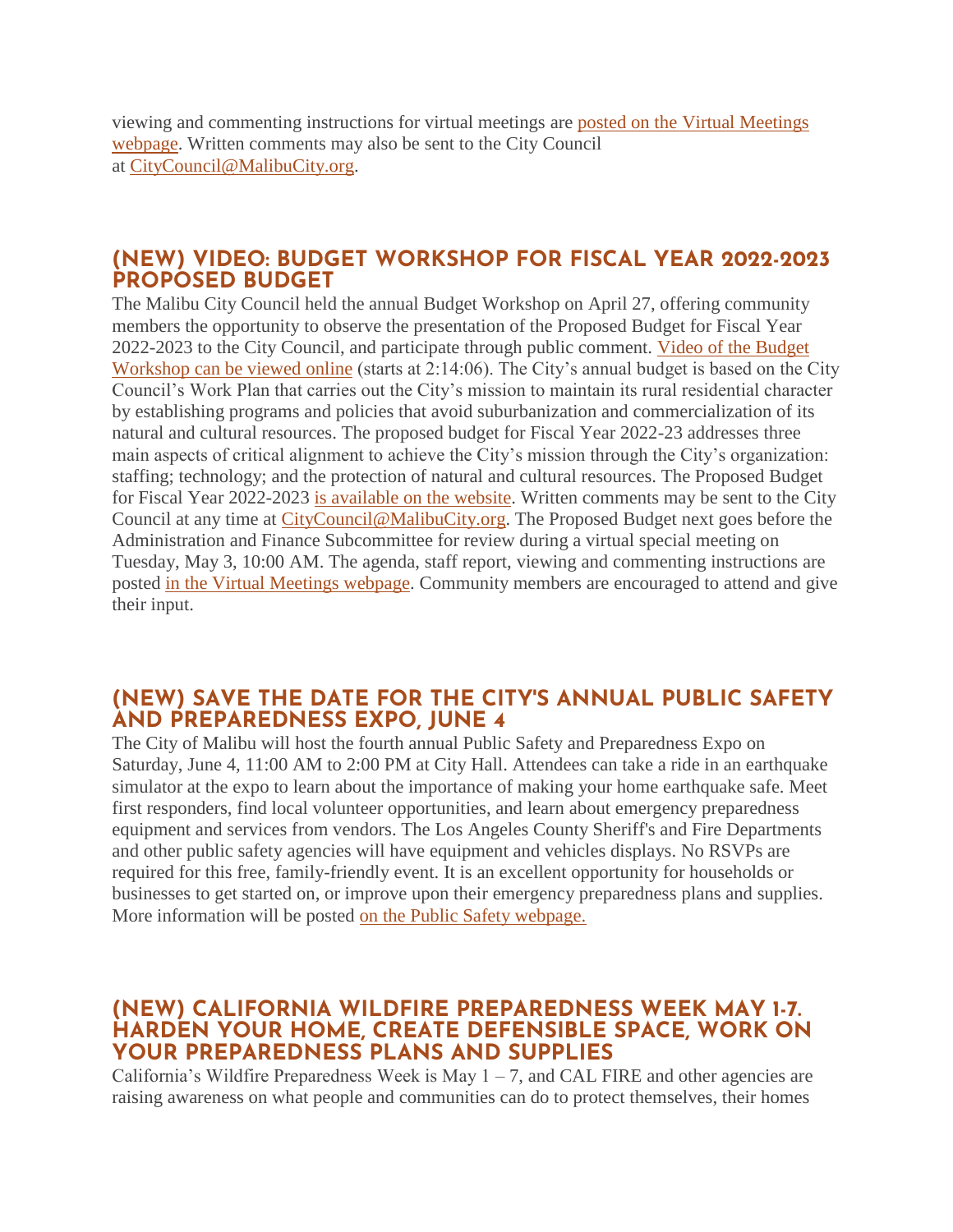and their communities from wildfires. Being prepared is a crucial part of making the community more fire resilient, especially in places like Malibu. All of Malibu is in a Very High Fire Hazard Severity Zone, and is at risk of catastrophic wildfires like the Woolsey Fire. Climate change has worsened fire conditions, including high winds, drought and high temperatures. Almost half of the state's worst wildfires occurred in 2020 and 2021, when more than 6.8 million acres burned. This year, CAL FIRE expects that lack of rainfall and higher than average temperatures through the spring will leave fuel moisture levels lower than normal, increasing the potential for wildfires, especially when combined with Santa Ana wind events.

**WHAT YOU CAN DO:** Californians have an important role in preventing, and being more resilient to wildfires with tools like fuel breaks, defensible space, home hardening, and having adequate preparedness plans and supplies well in advance of fire conditions. By preparing well in advance, you can dramatically increase your safety, the safety of your community, and the survivability of your home. Malibu homeowners can schedule a home wildfire hardening assessment with the City's Fire Safety Liaison by emailing FireSafety@MalibuCity.org or calling 310-456-2489, ext. 388 or visiting [the Fire Safety webpage.](https://www.malibucity.org/firesafety) Learn more about wildfire safety and preparedness on [CAL FIRE's webpage.](http://www.readyforwildfire.org/) You can also [download the free Ready for](https://plan.readyforwildfire.org/)  [Wildfire app,](https://plan.readyforwildfire.org/) which includes local alerts, checklists for preparedness, evacuation plans, and more.

## **(NEW) SANTA MONICA COLLEGE ANTENNA TOWER UPDATE**

In the last month, an Emergency Communications Facilities tower was erected at the Santa Monica College Campus and Los Angeles County Sheriff's Department Substation, currently under construction in the Civic Center. The 75-foot replacement tower was built in accordance with Federal Aviation Administration (FAA) guidelines, which require lights and colors, since it is adjacent to the Los Angeles County Sheriff's Department helipad. In response to complaints from community members, the City Council directed staff to prepare [a memorandum to inform the](https://malibucity.org/DocumentCenter/View/29733/County-Tower_Sheriff-Substation)  [Council and the community about the project's chronology and permits.](https://malibucity.org/DocumentCenter/View/29733/County-Tower_Sheriff-Substation) City staff notified the Project Manager that, except for necessary safety-related work, no further work can be done on the tower, including installation of antennas, until the [Conditional Use Permit is obtained, as](https://malibucity.org/DocumentCenter/View/12783/Planning-Commission-Resolution-No-16-30?bidId=)  [required by Condition No. 17 of Planning Commission Resolution No. 16-30.](https://malibucity.org/DocumentCenter/View/12783/Planning-Commission-Resolution-No-16-30?bidId=) The Project Manager agreed to stop all work. For more information about the Santa Monica College Malibu Campus, [visit the project webpage.](https://www.malibucity.org/400/Santa-Monica-College---Malibu-Campus-Pro)

## **(NEW) HOMELESS OUTREACH UPDATE**

During February and March, Malibu's Homeless Outreach team regularly engaged up to 52 unhoused individuals and was successful in moving 10 of them off the streets of Malibu and into temporary or permanent housing. The Outreach Team consists of two outreach workers and one housing navigator provided through a contract with The People Concern, which is a service provider based in Santa Monica. In addition, the team conducted an RV operation on April 22, reaching out to individuals who are residing in RVs, trucks, cars and other form vehicle. For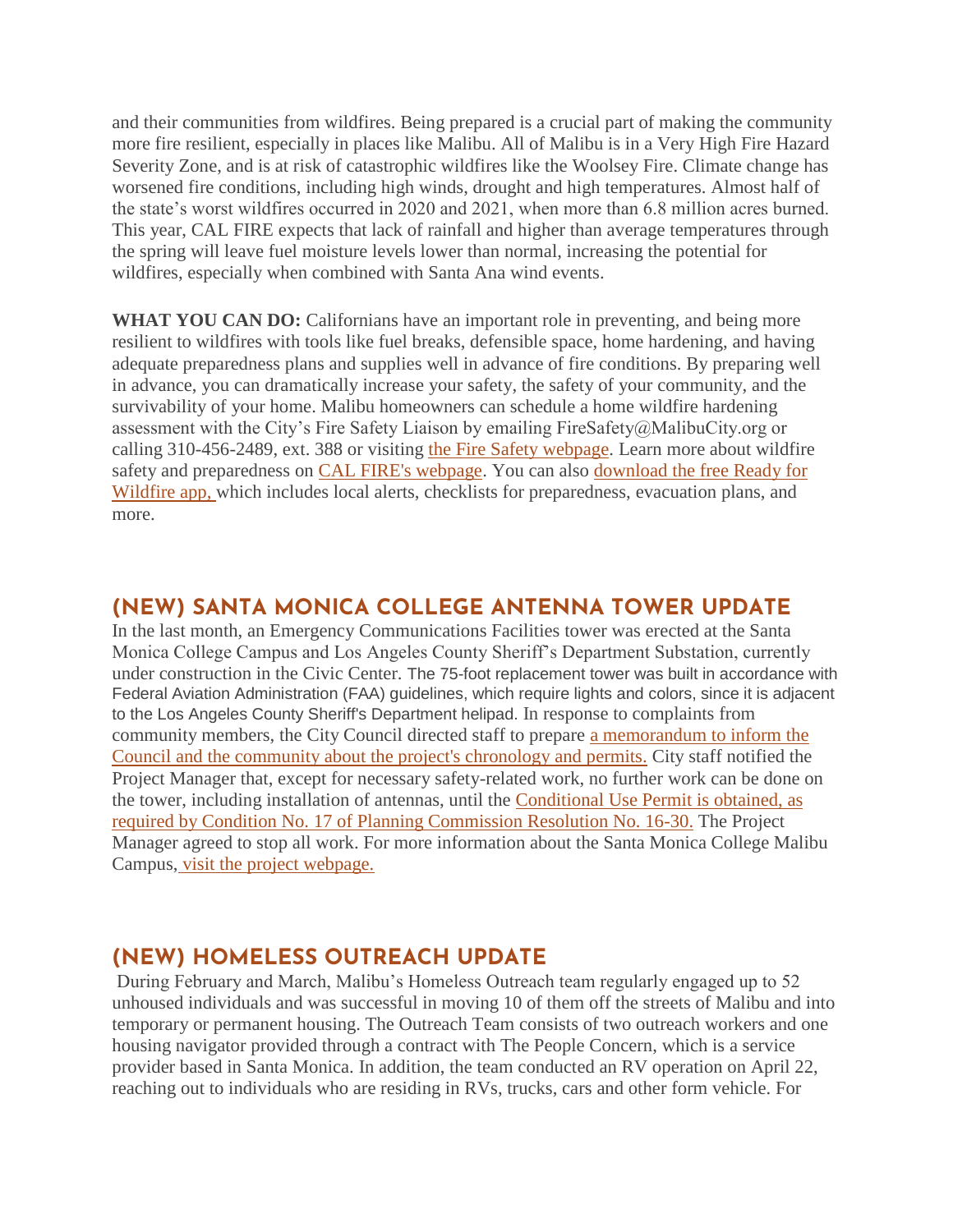more information about the Homeless Outreach Team and other City efforts to address homelessness, visit the City's [Homelessness web page](http://www.malibucity.org/homelessness) or contact Public Safety Liaison Luis Flores at 310-456-2489, ext. 236 or [lflores@malibucity.org.](mailto:lflores@malibucity.org)

#### **(NEW) TEMPORARY DAY-USE IMPOUND SITE UPDATE AND REVIEW IN CITY COUNCIL MAY 9**

The City Council will consider an Urgency Ordinance amending the City's Temporary Use Permit Ordinance to allow for a temporary day-use impound yard at the City-owned property on Pacific Coast Highway near Heathercliff Road during its regular meeting on Monday, May 9, 6:30 PM, inperson at Malibu City Hall. [The staff report will be available online prior to the meeting.](https://www.malibucity.org/agendacenter) Community members are encouraged to attend and make public comment, or to watch live or later ondemand [on the YouTube channel.](https://www.youtube.com/user/CityofMalibu/videos) Written comment can be sent to [CityCouncil@MalibuCity.org.](mailto:CityCouncil@MalibuCity.org) The City Council directed staff to prepared the Urgency Ordinance on April 25 based the recommendation by the Public Safety Commission. [Watch video of the Temporary Tow Yard](https://youtu.be/OBk4H0_NXJw?t=11538)  [item in City Council on April 25](https://youtu.be/OBk4H0_NXJw?t=11538) (starts at 3:12:18).

The ability to tow illegally parked vehicles in marked tow away zones is critically important for managing public safety, traffic mobility and maintaining parking for residents, year-round, and especially during summer months when beach and trail users crowd Malibu. The Los Angeles County Sheriff's Department (LASD) currently contracts with Sierra Towing and Roy's Towing, both based in the City of Thousand Oaks. A day-use impound yard is a place where towed vehicles can be stored until they are claimed by their owners or until transferred to the out-oftown storage site at the end of the day. No vehicles would be stored at the Malibu location overnight. The day-use tow impound yard would would reduce the amount of time deputies must wait for a tow company to arrive, and increase the number of vehicles the tow operators could tow in a day by eliminating the round trip to their impound yard in Thousand Oaks. Before making their recommendation, the Public Safety Commission explored numerous sites throughout the City, including Malibu High School, the Equestrian Park, City Hall Parking lot.

#### **(NEW) SHERIFF'S DEPARTMENT PUBLIC SAFETY UPDATE**

Lieutenant Chad Watters from the Malibu-Lost Hills Sheriff's Station gave an update on traffic safety to the City Council on April 25. Last weekend, Deputies conducted traffic safety enforcement operations targeting the popup car show that has been occurring every weekend in the shopping center parking lots around Cross Creek Road. The car gatherings have caused traffic safety issues, drawing huge crowds, causing traffic congestion, noise and taking up all of the parking spaces that the businesses need for their customers. Deputies wrote 49 citations for speeding and racing. One of the vehicles was towed. Nine of them were cited for loud exhaust and were sent to the "Traffic Referee" who determines if their exhaust system must be replaced or remodeled. Over the last two weekends, there has been much lower turnout for the popup car shows, thanks to the Sheriff's operations. To assist the property owners of the Malibu Village shopping center in addressing the car shows, the Malibu-Lost Hills Station is working on signs to inform the public that the California Vehicle Code will be enforced in the parking lot. Frequent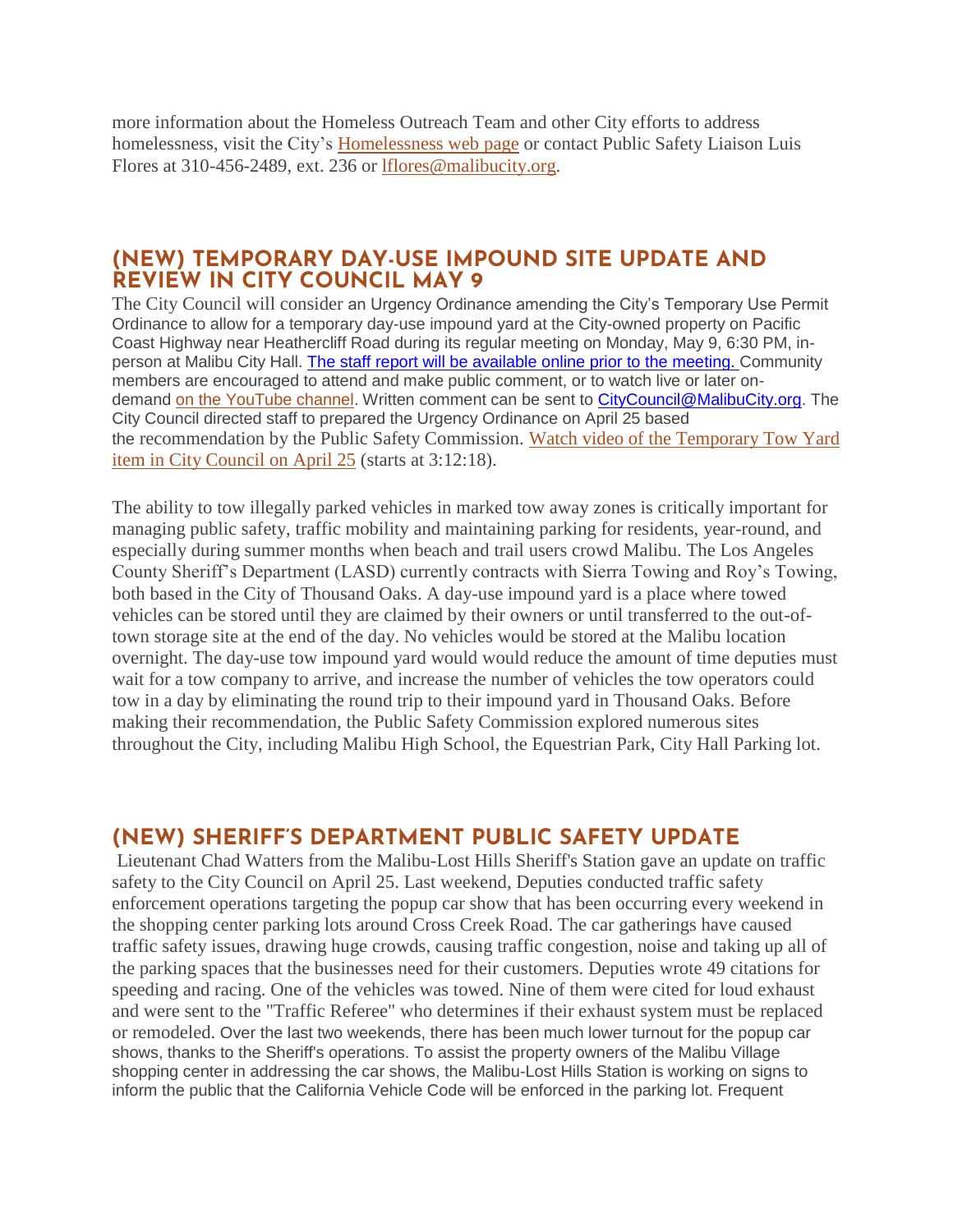parking violations that occur during the car shows include parking in a fire lane, parking in a handicap spot, no registration, altered exhaust, and no, or improperly displayed, license plates.

Malibu-Lost Hills Station also conducted a pedestrian and cyclist traffic safety crosswalk operation, resulting in 46 citations for fail-to-yield, five for cell phone use, one for unsafe speed and one for unlicensed driver. Malibu-Lost Hills Station wrote 914 citations during the last month, 316 of which were for unsafe speeds. Malibu-Lost Hills Station also continued to mitigate or get rid of the large numbers of overnight parked RVs in Malibu. In the coming month, Deputies will be conducting operations targeting beach/vehicle thefts.

# **(NEW) COUGAR CONSERVANCY PRESENTATION**

[The Cougar Conservancy gave a presentation](https://www.malibucity.org/DocumentCenter/View/29709/Cougar-Conservancy-Slidedeck) to the City Council on April 25 to provide information and resources to residents on how to reduce cougar-human conflicts. Cougars (mountain lions) are a protected and crucial part of the Santa Monica Mountains ecosystem, which includes all of the City of Malibu. Some steps include:

- o Stay aware of your surroundings on hiking trails and other areas in and adjacent to wild areas of the Santa Monica Mountains, especially between dusk and dawn.
- o When out walking or hiking with dogs, always keep them on leash, and consider not going alone.
- o Eliminate hiding places on your property by trimming vegetation so that it is at least two feet off the ground and keeping hedges and bushes away from homes.
- o Remove clutter from the backyard that may attract smaller animals that cougars prey on.
- o Mountain lions are shy and normally avoid people. However, given an easy opportunity, they can and do kill and eat pets and livestock, and have (extremely rarely) attacked humans. In the rare event that you see a cougar in the wild, do not approach it, especially if it is eating or is with cubs. Stay calm and talk. In the even less likely event that a mountain lion approaches you, do not run away, or turn your back. Talk firmly to the animal, but give it a way to run off.

For more information and mountain lion safety tips, including videos, and for guidance on how to report and handle conflicts with cougars, visit the [Cougar Conservancy,](https://cougarconservancy.org/safety-tips) call 800-930-1087 or email [Director@CougarConservancy.org.](mailto:Director@CougarConservancy.org)

## **COUNCIL APPROVES INCREASING CITATION FINES TO ADDRESS PARKING ISSUES IN MALIBU**

The City Council voted to increase parking citation fines to address parking issues in Malibu on April 11. The Council directed staff to bring back recommendations for improved signage. Parking is always a challenge in the community, especially when Malibu is crowded with beachgoers and trail users. Increasing parking citation fines is intended to discourage illegal parking, which reduces parking available for residents and businesses, impacts traffic mobility,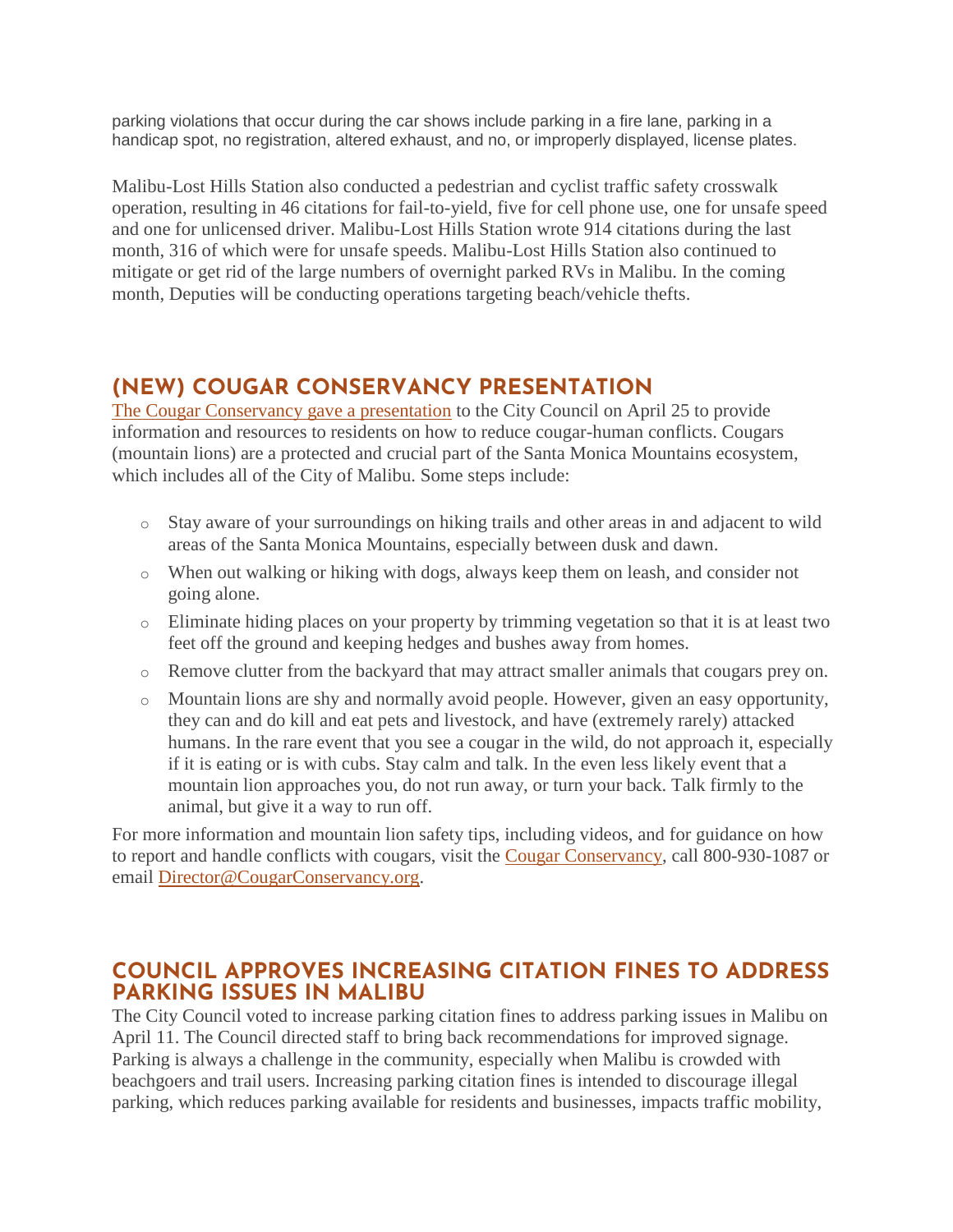and creates potential safety hazards. The Malibu - Lost Hills Sheriff's Station and the Sheriff's Volunteers on Patrol (VOP) recommended increasing fines for 14 parking violations, with substantial increases to \$150 for six violations due to their prevalence and public safety impact. The City Council also approved an escalating fine structure for violations of MMC 10.18 (Oversized Vehicles) which increases the fines for additional oversized vehicle violations within one year. For more information, [see the staff report.](https://www.malibucity.org/AgendaCenter/ViewFile/Item/5496?fileID=29048)

## **(NEW) MALIBU REBUILDS - STATISTICS**

Staff continues to work with homeowners to rebuild. Here are the current Woolsey Fire rebuild statistics. [See continuously updated statistics on the Rebuild Portal.](https://malibupermits.ci.malibu.ca.us/WoolseyRebuildStats.aspx?returnId=901)

- o Single Family Dwellings building permits issued 233
- o Single Family Dwellings complete 76
- o Multifamily building permits issued 18 units
- o Multifamily building units complete- 12 units

## **MALIBU REBUILDS - PLANNING CONSULTATIONS AND REBUILD RESOURCES**

The Fire Rebuild team is available Monday through Friday at City Hall for complimentary oneon-one consultations about any fire rebuild project. Contact Aakash Shah

at [ashah@malibucity.org](mailto:ashah@malibucity.org) to set an appointment for a meeting by phone or online. For ideas about how to get started with your project, as well as numerous handouts, forms and resources, [visit the](https://www.malibucity.org/901/Malibu-Rebuilds)  [Rebuild webpage.](https://www.malibucity.org/901/Malibu-Rebuilds)

## **(NEW) COVID-19 RESPONSE UPDATE**

City staff continues to monitor and respond to the pandemic by participating in regular briefings and conference calls with partner agencies and issuing alerts and notifications regarding changes to the situation. On April 27, Los Angeles County Department of Public Health (LADPH) confirmed 4 new deaths and 1,583 new cases. Other key updates from [the County's COVID-19](http://publichealth.lacounty.gov/media/coronavirus/data/index.htm)  [Dashboard](http://publichealth.lacounty.gov/media/coronavirus/data/index.htm) as of April 27, 2022 include the following:

- o 2,152 confirmed positive cases and 13 deaths in the City of Malibu to date
- o 2,865,825 confirmed cases and 31,941 deaths in LA County to date
- o 232 current hospitalizations in LA County, a decrease of 24 since April 14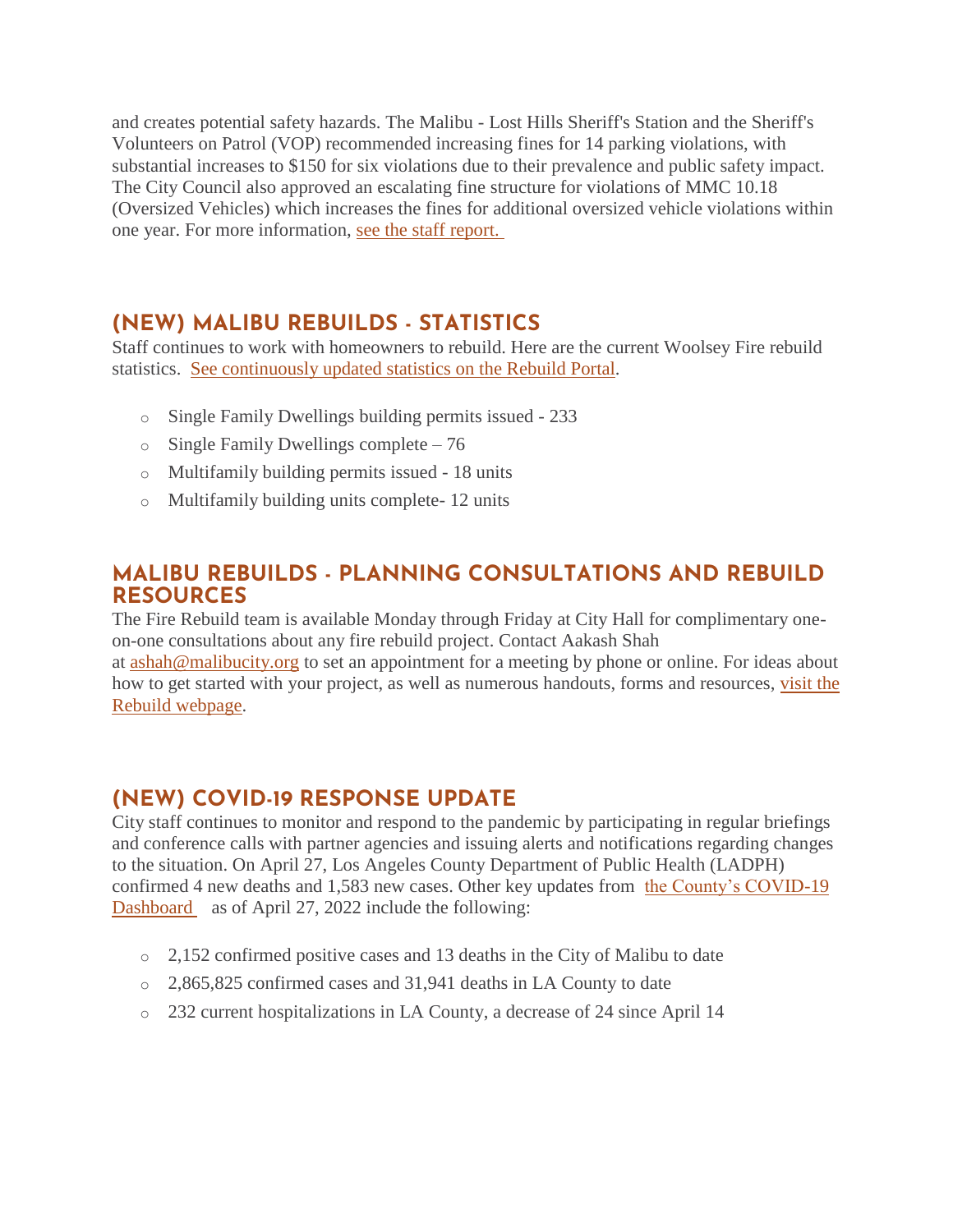### **(NEW) COUNCIL TAKES STANCE OPPOSING COUNTY OF LA PROPOSAL FOR CAMPING IN ESHA**

On April 11, the City Council approved sending a letter to the Los Angeles County Board of Supervisors opposing the County's proposed Local Coastal Program amendment that would allow camping in Environmentally Sensitive Habitat Areas (ESHA), including in the Malibu area. Alllowing camping in ESHA in the Malibu area could create wildfire risks as well as potential wildfire evacuation challenges, and environmental threats to the community. [For more](https://www.malibucity.org/DocumentCenter/View/29710/Council_Letter_BOS_Oppose_Camping_ESHA_PressRelease_4-18-2022)  [information, see the press release.](https://www.malibucity.org/DocumentCenter/View/29710/Council_Letter_BOS_Oppose_Camping_ESHA_PressRelease_4-18-2022) The letter from the City Council requested that the Board of Supervisors oppose the modifications including the removal of the protection measures (no camping on red flag days, daily campsite inspections, no cooking facilities, and 100-foot ESHA setbacks) added by the Board in the 2019 version of the LCP amendment. On April 19, the Board of Supervisors adopted the California Coastal Commission's (CCC) suggested modifications to the County's LCP amendment, and the action will be reported to the CCC for final certification. For more information on the proposal, [visit the website.](https://www.coastal.ca.gov/meetings/agenda/#/2021/7) The City Council previously [sent a letter](https://www.malibucity.org/DocumentCenter/View/29596/LACoBOS_LCP-Amendment-Camping-in-ESHA_190522-signed) for a public hearing on this subject in 2019.

## **EARTH MONTH 2022 EVENTS**

April is Earth Month, and the City encourages the community to participate in our environmental activities all month. Find out how you can live sustainably, help fight climate change globally and locally, and help protect Malibu's beautiful natural environment. All the events are free of charge and open to the public. For more information, [visit the website.](http://www.malibucity.org/EarthMonth)

**International Dark Sky Week -** April 22-30. [Visit the International Dark-Sky Association](https://idsw.darksky.org/)  [website](https://idsw.darksky.org/) to learn how to reduce your light pollution footprint to help the international effort to preserve dark skies, and to comply with the City's Dark Skies Ordinance, which is meant to protect Malibu's environment and quality of life from light pollution. The deadlines for compliance for commercial, residential and institutional districts has been extended to October 15, 2022. The City Council directed staff to start a public education program with the goal of helping residents and businesses comply with the ordinance. [Learn more about the Dark Sky](https://www.malibucity.org/darksky)  [ordinance.](https://www.malibucity.org/darksky) 

**Malibu Living Shoreline Community Volunteer Restoration Event** - Saturday, April 30, 9:30 AM - 11:30 AM, Point Dume State Beach. Community members of all ages are invited to volunteer to help The Bay Foundation remove non-native vegetation, care for native plants and seeds, and repair restoration elements at the Malibu Living Shoreline Project. The Bay Foundation, in partnership with the City of Malibu, L.A. County Department of Beaches and Harbors, and the California State Coastal Conservancy, began restoring three acres of coastal dunes at Zuma Lagoon and Point Dume State Beach to increase the resiliency of the sensitive habitats. For more information or to register to volunteer, [visit the Bay Foundation website.](http://www.malibucity.org/DuneRestorationVolunteer)

**Residential Zero Waste Guide** - The City created a new [online guide](http://www.malibucity.org/homezerowasteguide) to help residents learn how to separate their food scraps and other organic waste under the City's new mandatory organic waste recycling program.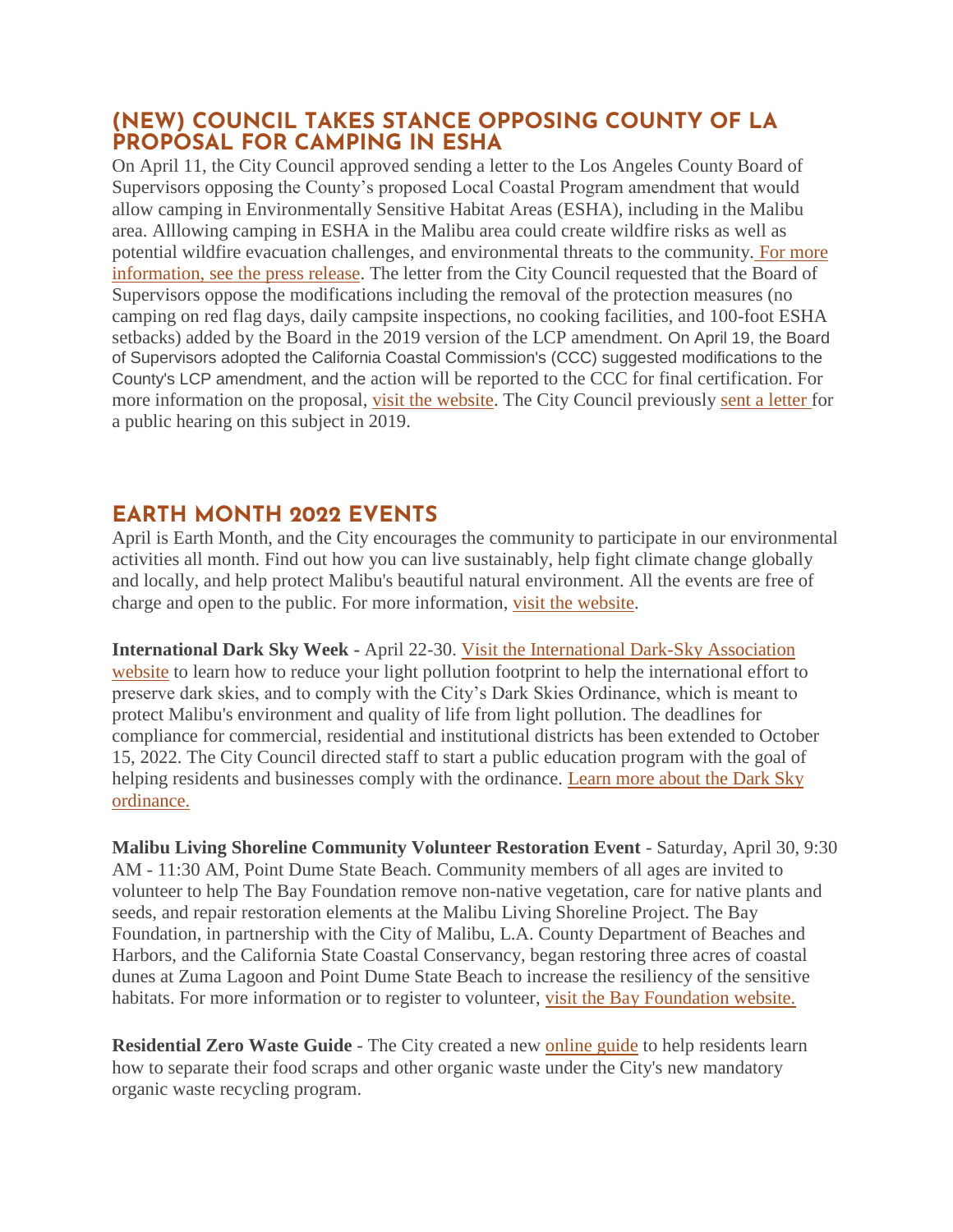#### **(NEW) DARK SKY ORDINANCE AMENDMENT PUBLIC HEARING, MAY 16**

On May 16, the Planning Commission will hold an in-person public hearing at Malibu City Hall to consider an amendment to the City's Dark Sky Ordinance to allow "light trespass" onto the public right-of-way for commercial and institutionally zoned properties. [The staff report will be](https://www.malibucity.org/agendacenter)  [available online prior to the meeting.](https://www.malibucity.org/agendacenter) Residents, building professionals and businesses are encouraged to attend and make public comment. The meeting can be viewed live or later ondemand [on the YouTube channel.](https://www.youtube.com/user/CityofMalibu/videos) Written comment can be sent to [TEaton@malibucity.org.](mailto:TEaton@malibucity.org) For more information, [see the Notice of Public Hearing](https://malibucity.org/DocumentCenter/View/29678/PHN_Dark-Sky-Ordinance) and the [Dark Sky Ordinance webpage.](https://www.malibucity.org/darksky)

#### **FREE SPRINKLER TIMER AND INSTALLATION THROUGH MALIBU SMART**

Malibu residents may be eligible for a free smart sprinkler timer with installation. The timers (\$200 value) make it easy to control your sprinklers from your phone and automatically adjust water levels based on the weather conditions. Plus, Malibu Smart is offering free installation (worth \$300). Timers are available for a limited time only, on a first- come, first-served basis. For more information and to sign up, [visit the website.](https://1num06zo47s.typeform.com/to/TA28QGIC)

## **NEW EDIBLE FOOD RECOVERY REQUIREMENT IN 2022**

Starting in 2022, Malibu's grocery stores must donate edible food to food recovery organizations with other food service businesses starting in 2024. This will help feed the one in seven people in LA County who are with food insecurity. Feeding hungry people through food recovery is the best use for surplus food and a vital way for the community to conserve resources and reduce waste thrown in landfills. Food waste in landfills releases methane, a powerful greenhouse gas that contributes to climate change. To learn who is required to participate in edible food recovery, [visit the Food Recovery webpage.](http://www.malibucity.org/Food-Recovery)

### **(NEW) MALIBU LIBRARY SPEAKER SERIES AND POETRY SUMMIT AT MALIBU CITY HALL, MAY 14**

Join Malibu Poet Laureate Ann Buxie for "Calling All Creatures" on Saturday, May 14, 4:00 PM at City Hall. The free, in-person event is part of the 2022 Malibu Library Speaker Series, and features poetry readings, music, dance and visual art by local artists and poets. The event is free to attend, and reservations are not required. For more information, [visit the Poetry website.](https://www.malibucity.org/poetry)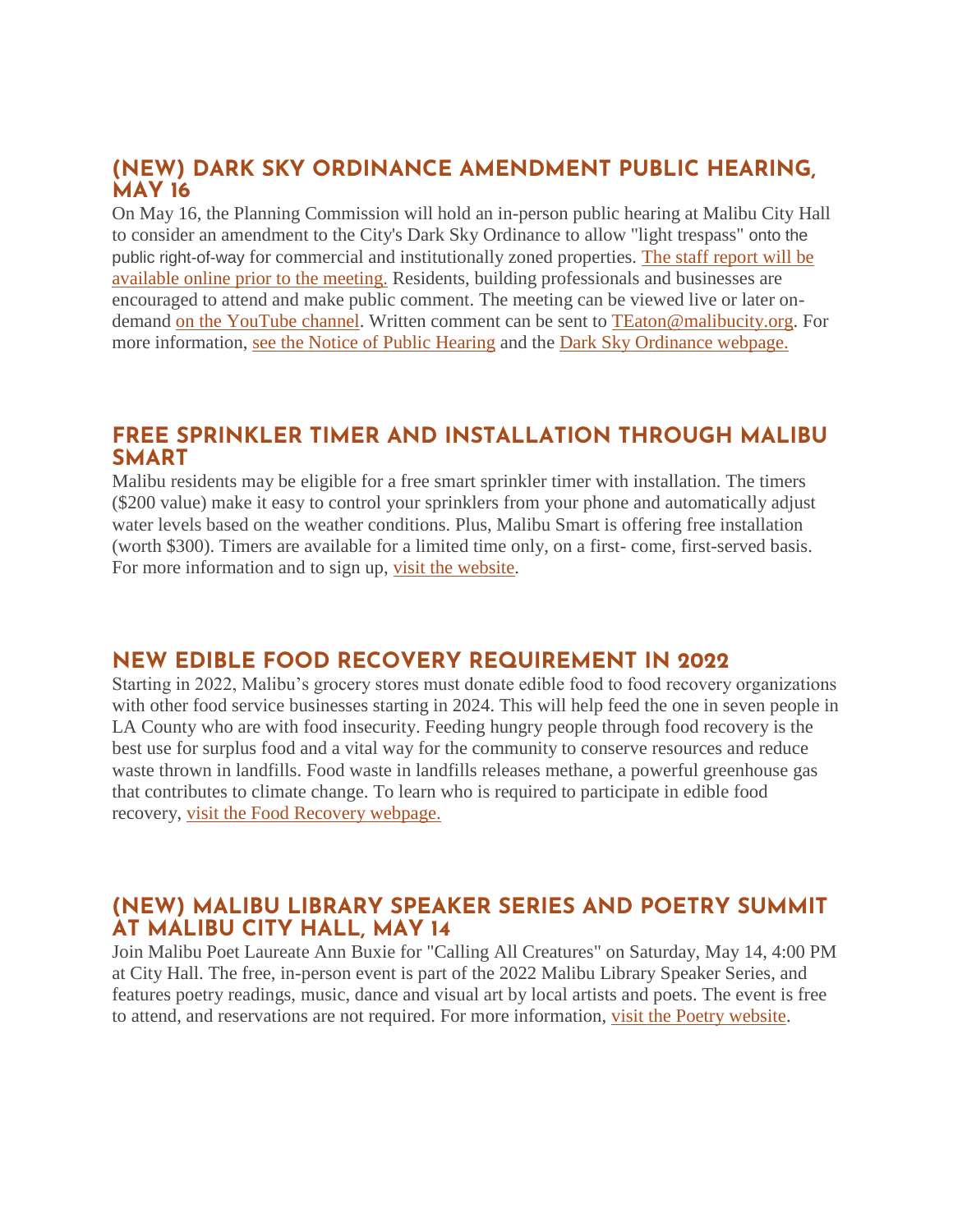## **PHOTOGRAPHY EXHIBITION OPENING RECEPTION, APRIL 30**

Community members are invited to the free opening reception of the Malibu Arts Commission's next public art exhibition, "Malibu Perception," with complementary food and beverages this Saturday, April 30, 4:00 PM in the Malibu City Hall Gallery. The exhibition features scenic images by local photographers. The exhibition is open to visitors starting May 2, Monday through Friday, 8:00 AM to 4:30 PM. No tickets or reservations are needed. For more information, [visit the Arts Commission website.](https://malibuartsandculture.org/)

## **(NEW) MALIBU ART ASSOCIATION ART IN LEGACY PARK, MAY 1**

The Malibu Art Association is proud to present Art in Legacy Park, an outdoor art show featuring local artists, on Sunday, May 1, 10:00 AM to 4:00 PM. Original art pieces, include paintings, drawings, sculptures, photography, mixed media, and fine prints will be offered for sale, benefitting the Malibu High School Visual Arts Scholarship. For more information, visit the [Malibu Arts Association website.](https://malibuartassociation.com/)

## **(NEW) SPECIAL EVENTS REPORT**

Currently, there are permitted events on April 29 and 30, May 1, 16, 21 and 30, and July 9, as well as every Sunday for parking for the Farmer's Market. The City of Malibu Planning Department posts a [weekly report of approved event permits on the website.](https://www.malibucity.org/DocumentCenter/View/24661/Permitted-Events) In order for members of the public to be informed of pending event permit applications and to provide an additional opportunity for public input, the City has changed the Event Permit Report format to include all event permit applications deemed complete for review for consistency and compliance with the requirements of the Malibu Municipal Code and the Planning Director's action on each application. The updated Event Permit Report has been posted to the City's website. To sign up to receive an email or text message when an updated Event Permit Report is posted, [visit the e-notifications page](https://www.malibucity.org/news) (scroll down to the "Special Event Permit Report" category).

## **(NEW) LANE CLOSURES AND OTHER WORK FOR TRANCAS CREEK BRIDGE REPLACEMENT PROJECT ON HOLD**

Right lane and shoulder closures as part of Caltrans' Trancas Creek Bridge Replacement are on hold for approximately two weeks as SCE and Caltrans prepare to install a temporary traffic signal at Guernsey Avenue and PCH, with a pedestrian crosswalk across PCH. After that, work resumes requiring intermittent lane closures of the far-right lane and shoulder in both directions of PCH from Guernsey Ave. to Trancas Canyon Rd. weekdays 7:00 AM to 3:00 PM. Work continues on the Temporary Pedestrian Walkway along SB PCH, which will involve workers and vehicle activity and lane closures weekdays, 7:00 AM to 3:00 PM. Expect lighting, noise, and movement of workers and vehicles in the area. Cyclists, motorists and pedestrians should proceed with caution. Motorists must adhere to the 30 mph temporary speed limit, in accordance